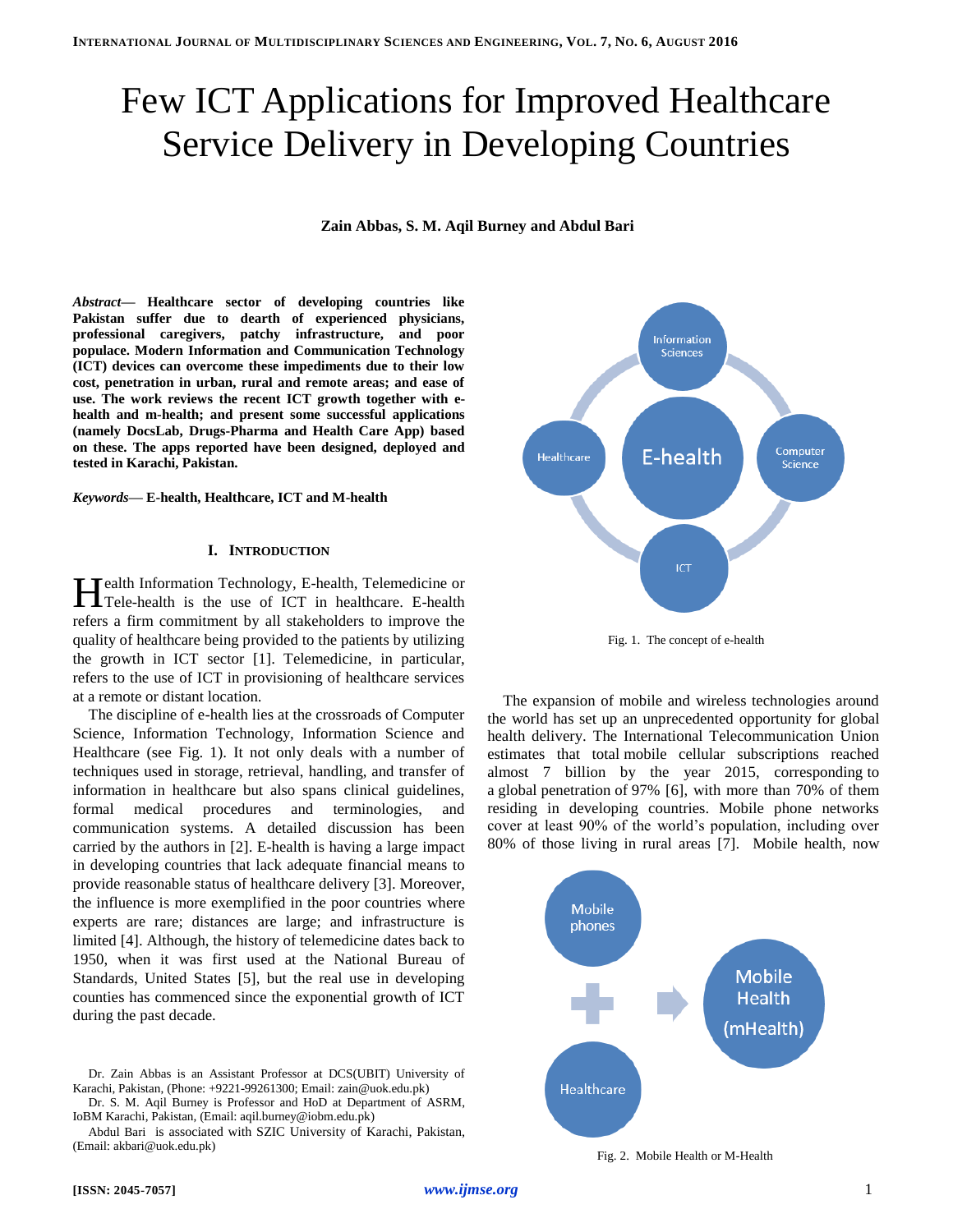commonly referred to as m-health capitalizes on the successes of the mobile telephony to deliver health information and care in an efficient and improved manner (see Fig. 2).

The rest of the paper is organized as follows: Section 2 highlights the growth of ICT during the past decade. Section 3 reports the e-health and m-health applications developed. Conclusion and outcomes are shown in Section IV followed by references.

### **II. GROWTH OF ICT**

The unprecedented growth in Information and Communication Technologies over the past decade and a half, has served as perfect accelerator for social, economic and industrial progress [2]. The rate of diffusion of ICT in the



Fig. 3. Global ICT Developments, 2001 to 2015

society has taken everybody by surprise. The global ICT development during these years has been summarized in the discussion to follow.

The data shown has been obtained from International Telecommunication Union key data highlights published in 2015 [6]. Fig. 3 presents a summary of the global ICT development (mobile subscriptions, internet users and fixed



Fig. 4. Mobile subscriptions, total and per 100 inhabitants, 2001-15

broadband users) recorded between 2001 and 2015. More interesting is the fact that in terms of increase in the use of telecommunications developing countries have left behind the developed countries consider, the number of mobile telephone subscriptions for instance. Fig. 5 presents several comparative trends shown by the developing and the developed world.

#### **III. E-HEALTH AND M-HEALTH APPLICATIONS**

The advancements in ICT and related services have paved way for availability of cost effective facilities to the people around the globe [8]-[11]. The increased penetration of communication devices into consumer markets has amplified the interest in storage and transmission of images or digital data using different communication media such as mobile phones to enhance the availability of healthcare services at local and distant sites [12].



Fig. 5. Active mobile-broadband subscriptions per 100 inhabitants, 2007-15

The usage of wireless communication technologies in providing e-health services is referred as m-health. In general terms, m-health is the application of communication technologies, medical sensors and computing for providing or enhancing healthcare services. As Istepanian [13] defined "Mobile Health is a synergy of emerging mobile medical computing, medical sensor technologies, and communication technologies."

Mobile technology promises a wide range of functions with intelligent handsets called Smartphones. The functions include remote diagnostic monitoring, data collection, information dissemination, and public education and alerts systems [14].

Some new implementations based on e-health and m-health for improvement of healthcare delivery are presented consequently. They application were built and tested in Karachi (Pakistan).

### *A. DocsLab*

Finding a doctor is a routine activity that is carried out by all persons who wish to seek advice in case of any ailment. Patients generally refer to family doctors for routine checkup but in case of some specific advice, specialists are approached. Similarly, doctors may refer the patient for some laboratory testing as part of diagnosis of the disease. Finding nearby laboratories whose results are authentic and pricing is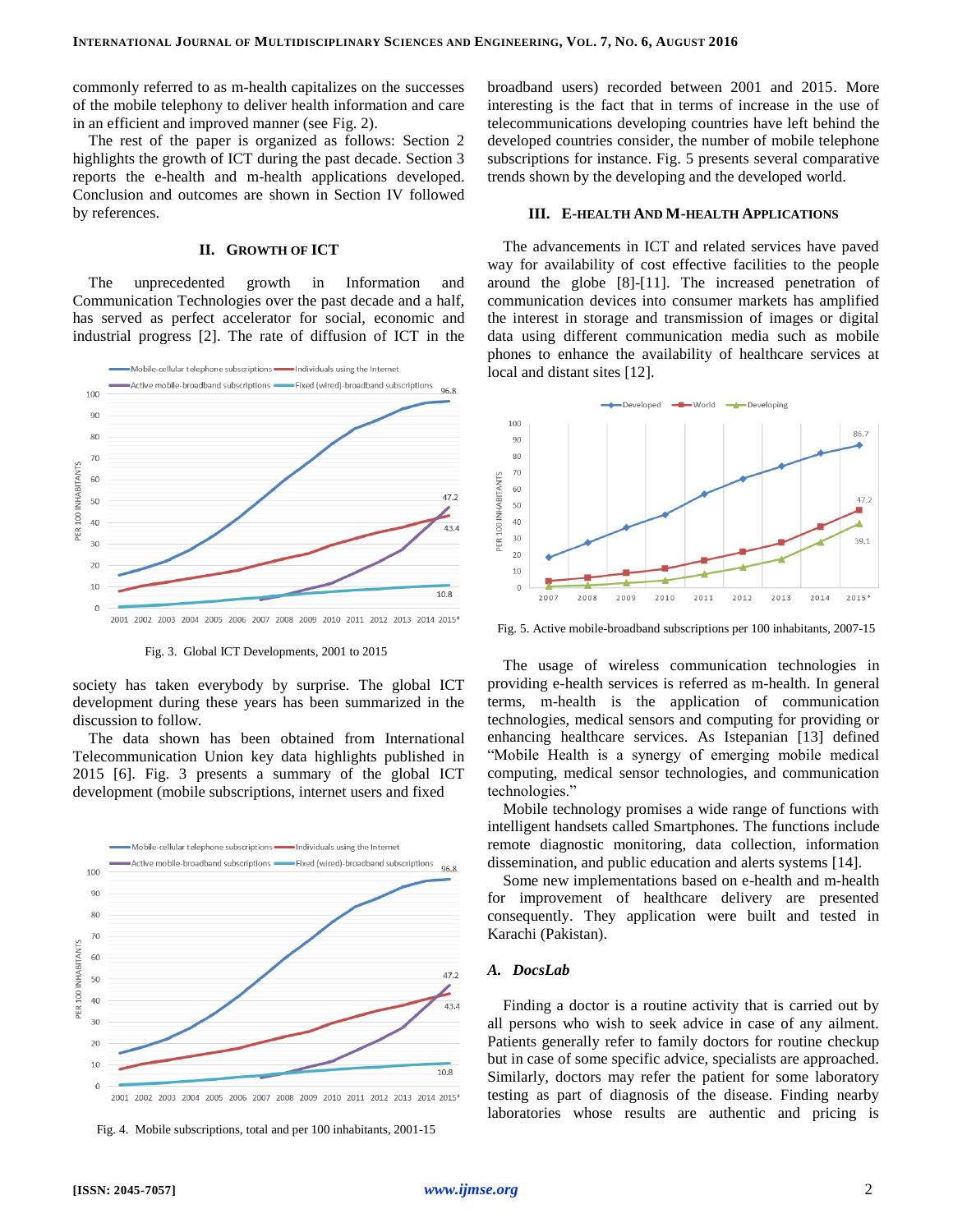minimal, is another hassle. E-health and m-health can be effectively used to handle this scenario.

*DocsLab* is a mobile and web app designed to serve the purpose. The application lets a person search for a specialist or a laboratory throughout a city. Specialists are listed specialty wise as well as a location wise in order to provide easy-to-use search ability to the user. A user may search for all specialists available in a clinic, all specialists available nearby as well all specialists available at a particular time of day.

Fig. 6 shows the ER diagram of *find-a-doctor* feature. The diagram suggests that every specialist has a specialty and all specialist works at some clinics at different days and time. All clinics are at some location that has appropriate coordinates in terms latitude and longitude. Moreover, the app has a list of laboratories along with location and test directory. The user may find price of any test and compare price of a test among different laboratories.



Fig. 6. ERD of *Find-a-Doctor* feature of DocsLab Web and Mobile App



Fig. 7. ERD of *Find-a-Test* feature of *DocsLab* Web and Mobile App

The ER diagram of *find-a-test* feature of *DocsLab* is shown in Fig. 7 and the flow of data is highlighted in Fig. 8.

In order to carry out the project within a limited time and resource scope, several thickly-populated areas in Karachi (Pakistan) were selected and real data regarding the physicians and laboratories was gathered and added to the application. MySQL® was used for development of the app and information regarding around 500 doctors working in different areas of Karachi (Pakistan) was collected and incorporated. The app was distributed among a number of students as well

as among general audience for their feedback which continues to be incorporated in consequent versions.



Fig. 8. Flow diagram of *find-a-test* feature of *DocsLab* App

In the future, we plan to extend the application to entire city (Karachi) and host it at various mobile app markets as well as web in order to facilitate the general populace. A mechanism is also being chalked out to issue login information among all the doctors and labs so that they may change or update their information in the application as well as the ability for a general user to maintain a profile and provide review rating and comments regarding a physician or a hospital.

#### *B. Drugs-Pharma*

Searching for medicines is a troublesome task for patients. It often happens that a physician suggest chemical formula of some drug with dosage instructions but doesn't name the brand in the prescription. In other cases, physician writes a medicine that is not available in the market and the patient wants to research about similar drug in other brands. Moreover, a price comparison with some other brand is desired. Similarly, a patient may want to read about the uses of a particular medicine, different forms, dosage and possible side effects. An elderly or household person may wish to order medicine for delivery at their premises.

In this era of ICT applications offering this information is readily used. This is the basic scenario behind the design of our app *DrugsPharma*. A user may carry out all the activities mentioned above using the application through a web or mobile interface. Formally stating, following are the main uses:

- Find out about the uses of a medicine, the forms available, dosage information and possible side effects.
- Find out about different brand names of a particular drug by chemical name.
- Compare pricing information of different brands.
- Find alternate drug (under advise of pharmacist) when prescribed drug isn't available.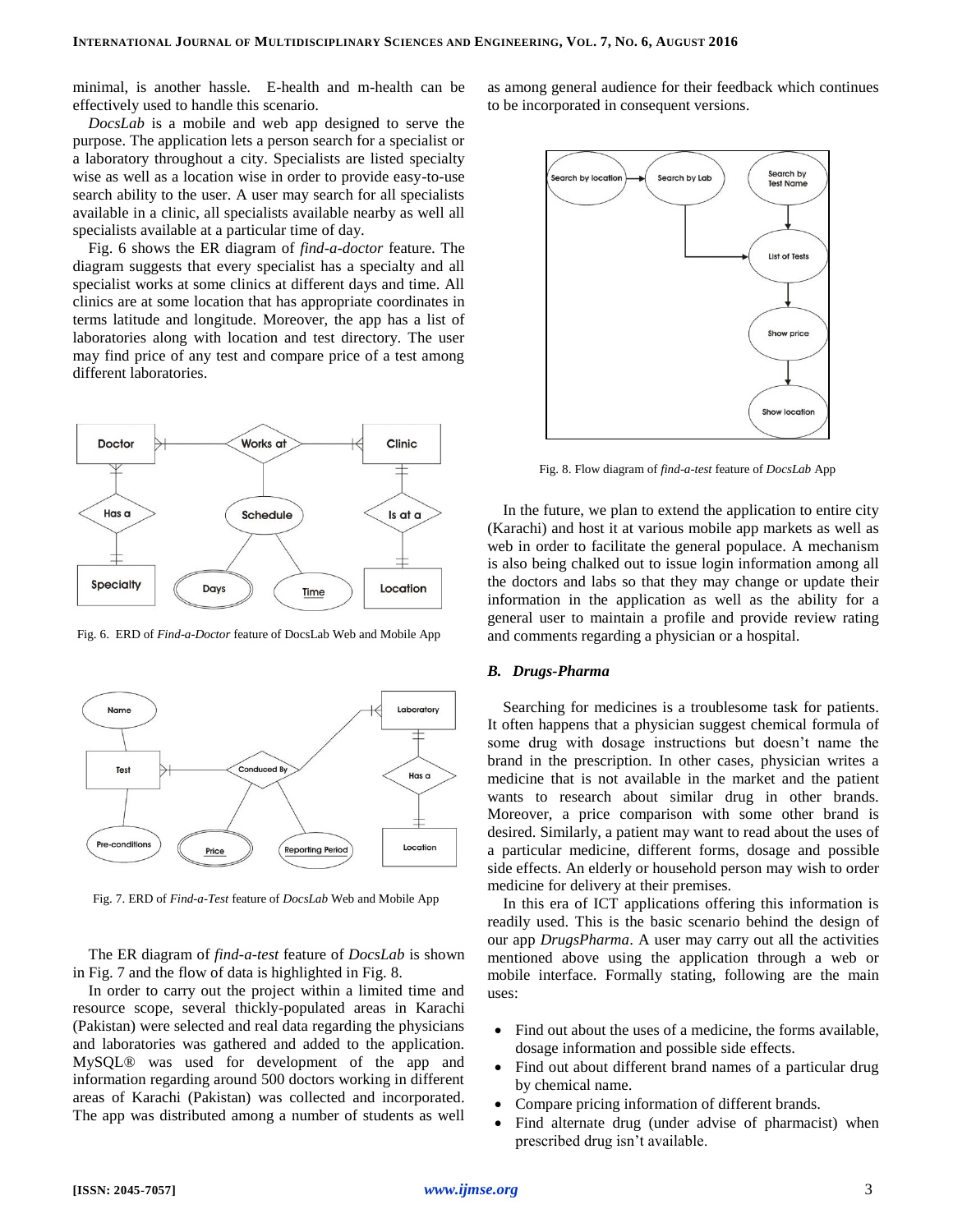- Find out about medicines used to treat a particular ailment.
- Deliver medicines at home at a minimal delivery charge and shortest possible time.
- Possible interaction among different medicines as determined by many drug interaction systems available online.

| <b>Health Care</b>                                                                                                                                                                                                                                                                                                                         | H      | <b>DETAILS</b>    |                                                   |
|--------------------------------------------------------------------------------------------------------------------------------------------------------------------------------------------------------------------------------------------------------------------------------------------------------------------------------------------|--------|-------------------|---------------------------------------------------|
| <b>ABDEC</b><br>Ascorbic Acid 350 mg/0.6mil. Calcilerol 5400 53/0.9mil. Nicolinamide [10]<br>mg/0.6ml), Pantothenic Acid [5 mg/0.6ml], Pyridoxine [1 mg/0.6ml], Retinol<br>(Vitamin A) [5000 EJ/O 6ml], Riboflavin (Vitamin B2) [1.2 mg/0 6ml], Thiamine<br>HCl (Vitamin 81) [1 mg/0.6mf<br>Trade Price 24 Retail Price 28<br><b>Drops</b> |        | Manufacturer      | Abbott                                            |
|                                                                                                                                                                                                                                                                                                                                            |        | <b>Brand Name</b> | <b>ABOCAIN SPINAL</b><br><b>INJECTION</b>         |
| <b>ABOCAIN</b><br>Bupivacaine (HCl) [5 mg/ml]<br>Trade Price 94 Retail Price 111                                                                                                                                                                                                                                                           | Ini    | Generic Name      | <b>Bupivacaine (HCI)</b><br>$[7.5 \text{ mg/ml}]$ |
| <b>ABOCAIN</b><br>Bupivacaine (HCI) [5 mg/ml]<br>Trade Price 188 Retail Price 221                                                                                                                                                                                                                                                          |        | Dosage Form       | Inj CS                                            |
|                                                                                                                                                                                                                                                                                                                                            | Ini    | Packing           | $2m$ <sub>k</sub> $5s$                            |
| <b>ABOCAIN SPINAL INJECTION</b><br>Bupiyacaine DICO (7.5 mg/ml)<br>Trade Price 194 Retail Price 229                                                                                                                                                                                                                                        |        | Trade Price(Rs)   | 194                                               |
|                                                                                                                                                                                                                                                                                                                                            | Ini CS | Retail Price(Rs)  | 229                                               |

Fig. 9. Result obtained using find-a-drug feature of *DrugsPharma*



Fig. 10. Home screen of Health Care App

A simple search result regarding the medicines was run and the result is shown in Fig. 9. The details obtained regarding the medicine contain the manufacturer, brand name, generic name, dosage form, packaging, trade price and retail price.

## *C. Healthcare App*

In order to target a broader segment of society, another mobile app named "Health Care" was also developed as part of thesis. This app was developed for Android® operating system due to heavy usage among all classes of the society. The basic purpose of the app was to provide about different diseases as well as general medical terms. The interface of the app is shown in Fig. 10.



Fig. 11. Use case diagram of Health Care App

| <b>Health Care</b>     | <b>Health Care</b><br>-0-1                        |  |  |
|------------------------|---------------------------------------------------|--|--|
| <b>Abrasions</b>       | Anxiety disorder                                  |  |  |
| <b>Allergens</b>       | Asthma                                            |  |  |
| <b>Appetite</b>        | Dengue Fever (tropical mosquito borne<br>illness) |  |  |
| Apprehension           | Depression (excessive sadness)                    |  |  |
| <b>Atherosclerosis</b> | Diabetes (high blood sugar)                       |  |  |
| <b>Basophils</b>       | High cholesterol (hypercholesteremia)             |  |  |
| <b>Benzodiazepines</b> | Hypertension (high blood pressure)                |  |  |
| <b>Bilirubin</b>       | Influenza (seasonal flu)                          |  |  |
| <b>Calculus</b>        | Kidney stone (nephrolithiasis)                    |  |  |
| Cognitive              | Malaria (mosquito transmitted illness)            |  |  |

Fig. 12. Home screen of Health Care App

The main features of the app are stated below:

- A user can get awareness about different diseases, their causes, symptoms and treatment. A description of simple remedies and precautions to avoid or manage the disease is also included (see Fig. 11).
- A list of common medical terms / jargons has been included in the application. This feature will be beneficial for users, particularly medical students, to get instant knowledge about the term. Text to speech feature is also included for people who have trouble in reading text in cell phones (see Fig. 9).
- User can read about a number of medicines, their uses and possible side-effects. Details about chemical composition and structure has been included to help medical students in their study
- Health news feed has been included in the app from renowned health care website and services globally. The